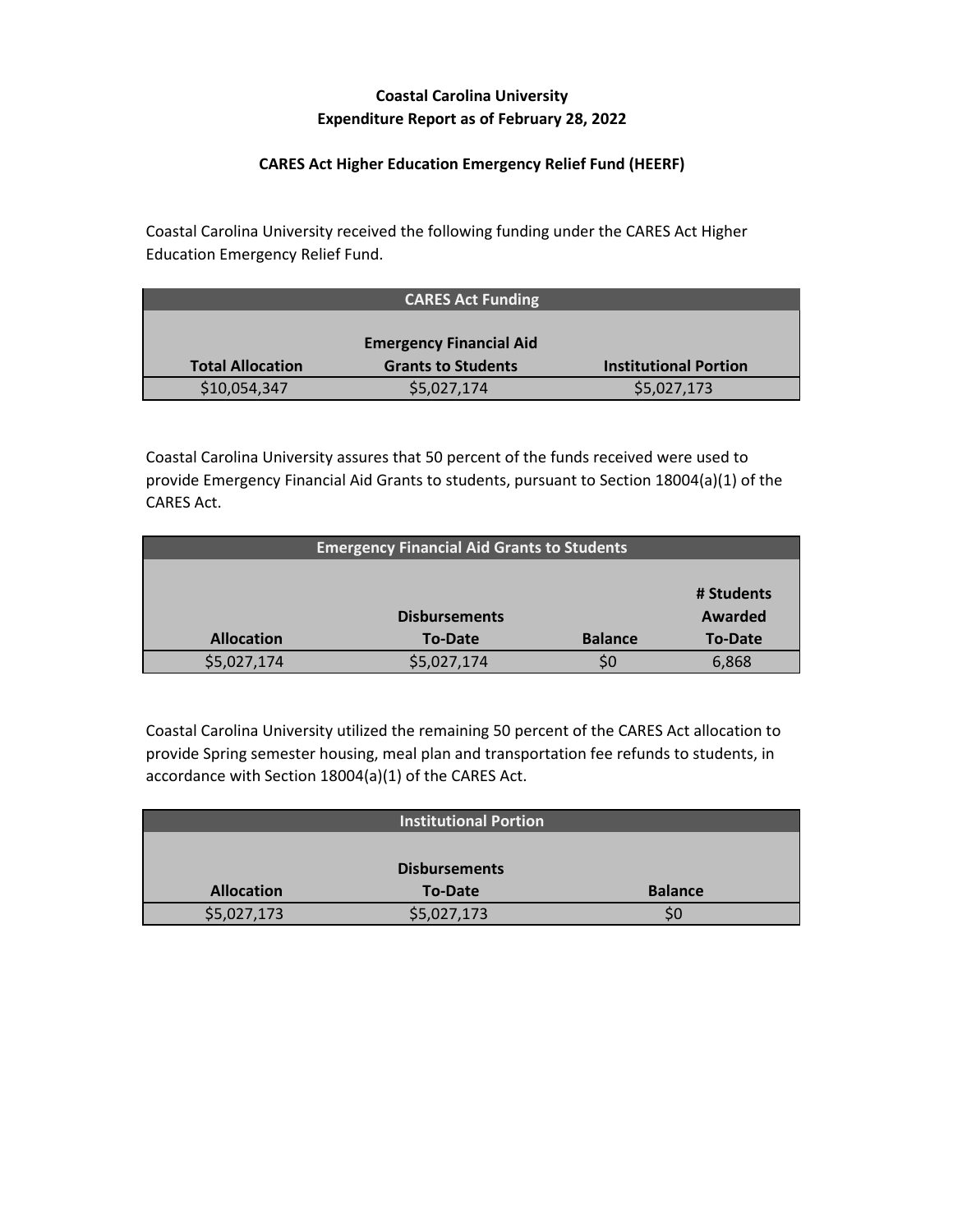# **Coastal Carolina University Expenditure Report as of February 28, 2022**

### **CRRSAA Higher Education Emergency Relief Fund (HEERF II)**

Coastal Carolina University received the following funding under the CRRSAA Higher Education Emergency Relief Fund II.

| <b>CRRSAA Funding</b>                      |                           |                  |  |
|--------------------------------------------|---------------------------|------------------|--|
| Supplemental<br><b>Supplemental Grants</b> |                           |                  |  |
| <b>Total Allocation</b>                    | <b>Grants to Students</b> | for Institutions |  |
| \$15,415,915                               | \$5,027,174               | \$10,388,741     |  |

Coastal Carolina University assures that it provided the same amount of funding in financial aid grants to students as was required to be provided under sections 18004(a)(1) of the CARES Act.

| <b>Supplemental Grants to Students</b> |             |                |                |
|----------------------------------------|-------------|----------------|----------------|
|                                        |             |                |                |
|                                        |             |                | # Students     |
| <b>Disbursements</b>                   |             |                | Awarded        |
| <b>Allocation</b>                      | To-Date     | <b>Balance</b> | <b>To-Date</b> |
| \$5,027,174                            | \$5,027,174 |                | 7,082          |

Coastal Carolina University utilized these supplemental grant funds for institutional costs to defray expenses associated with coronavirus, to carry out student support activities that address needs related to coronavirus, and to make additional financial grants to students.

| <b>Supplemental Grants for Institutions</b> |                |                |  |
|---------------------------------------------|----------------|----------------|--|
|                                             |                |                |  |
| <b>Disbursements</b>                        |                |                |  |
| <b>Allocation</b>                           | <b>To-Date</b> | <b>Balance</b> |  |
| \$10,388,741                                | \$10,388,741   | SC             |  |